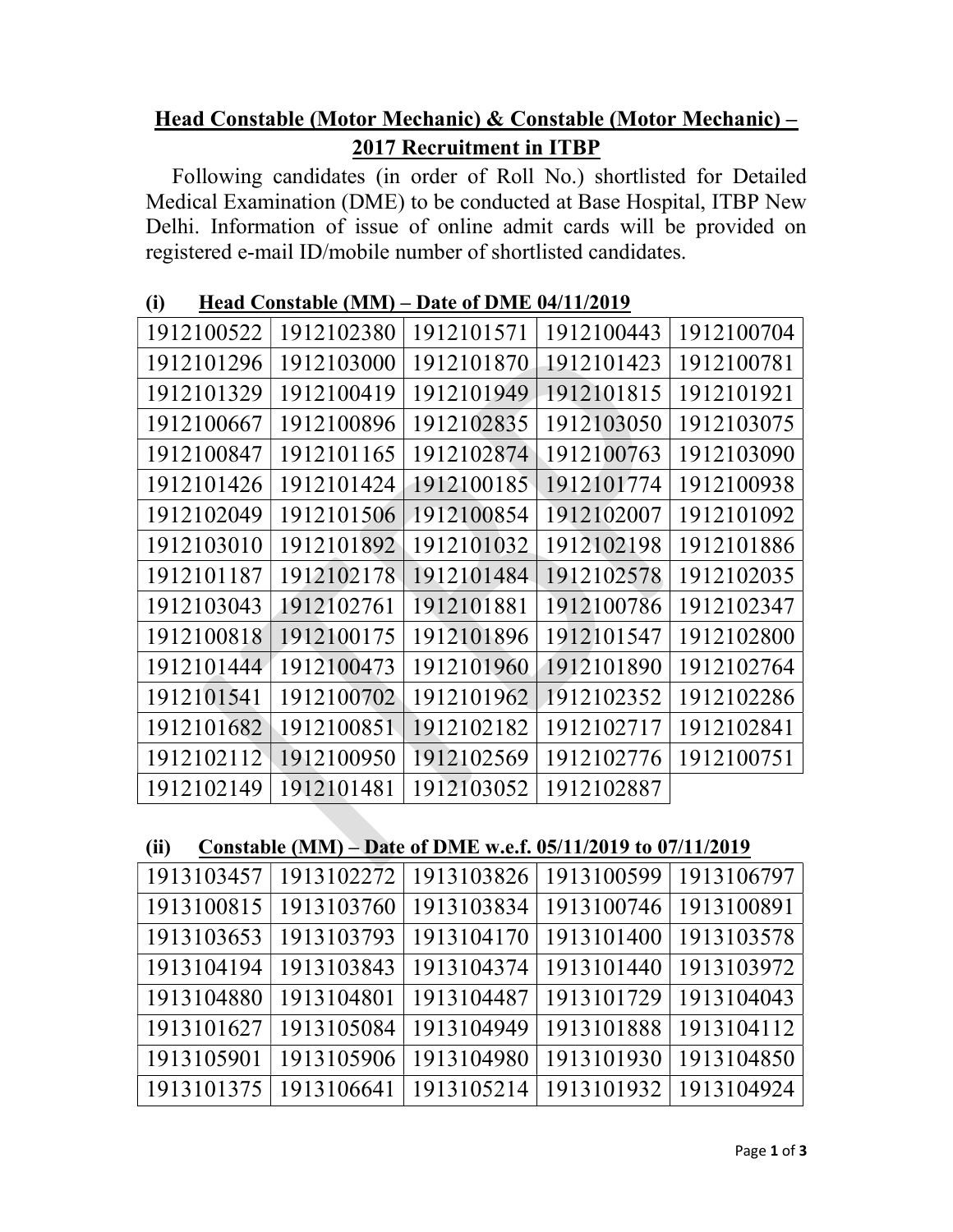| 1913104134 | 1913100050 | 1913105254 | 1913102823 | 1913105187 |
|------------|------------|------------|------------|------------|
| 1913100596 | 1913100879 | 1913105468 | 1913102849 | 1913105221 |
| 1913103713 | 1913100967 | 1913105530 | 1913104219 | 1913106552 |
| 1913103850 | 1913101218 | 1913105570 | 1913104344 | 1913106626 |
| 1913104161 | 1913101341 | 1913105655 | 1913104437 | 1913106762 |
| 1913104372 | 1913101431 | 1913105747 | 1913104878 | 1913100459 |
| 1913106683 | 1913101620 | 1913105769 | 1913104888 | 1913101588 |
| 1913106821 | 1913102007 | 1913106524 | 1913104914 | 1913102279 |
| 1913100047 | 1913103752 | 1913106609 | 1913105096 | 1913103918 |
| 1913100294 | 1913103941 | 1913106611 | 1913105263 | 1913104076 |
| 1913100872 | 1913104816 | 1913106646 | 1913105536 | 1913104637 |
| 1913104098 | 1913105396 | 1913106772 | 1913105596 | 1913104786 |
| 1913105508 | 1913106370 | 1913106931 | 1913105707 | 1913105209 |
| 1913106733 | 1913100705 | 1913100374 | 1913106457 | 1913105641 |
| 1913103807 | 1913102012 | 1913100766 | 1913106575 | 1913106108 |
| 1913104462 | 1913103339 | 1913100927 | 1913106770 | 1913100018 |
| 1913104755 | 1913103572 | 1913101031 | 1913106911 | 1913104233 |
| 1913106093 | 1913103738 | 1913101295 | 1913100806 | 1913105367 |
| 1913106545 | 1913103740 | 1913101657 | 1913101458 | 1913105505 |
| 1913106675 | 1913104182 | 1913101841 | 1913101901 | 1913106426 |
| 1913101070 | 1913104458 | 1913103626 | 1913103548 | 1913106544 |
| 1913101207 | 1913104502 | 1913103663 | 1913103739 | 1913103587 |
| 1913101740 | 1913104645 | 1913103921 | 1913103881 | 1913103741 |
| 1913103013 | 1913104654 | 1913104180 | 1913103925 | 1913104970 |
| 1913103357 | 1913104712 | 1913104299 | 1913103962 | 1913105706 |
| 1913104685 | 1913105176 | 1913104957 | 1913103982 | 1913101822 |
| 1913105539 | 1913105266 | 1913105196 | 1913104254 | 1913103687 |
| 1913106252 | 1913105559 | 1913105271 | 1913104413 | 1913103948 |
| 1913106829 | 1913105608 | 1913105275 | 1913104558 | 1913101213 |
| 1913106876 | 1913106920 | 1913105411 | 1913104682 | 1913103570 |
| 1913100963 | 1913100818 | 1913105479 | 1913104979 | 1913105418 |
| 1913101073 | 1913100859 | 1913105576 | 1913105073 | 1913105850 |
| 1913101537 | 1913101191 | 1913105791 | 1913105270 | 1913106798 |